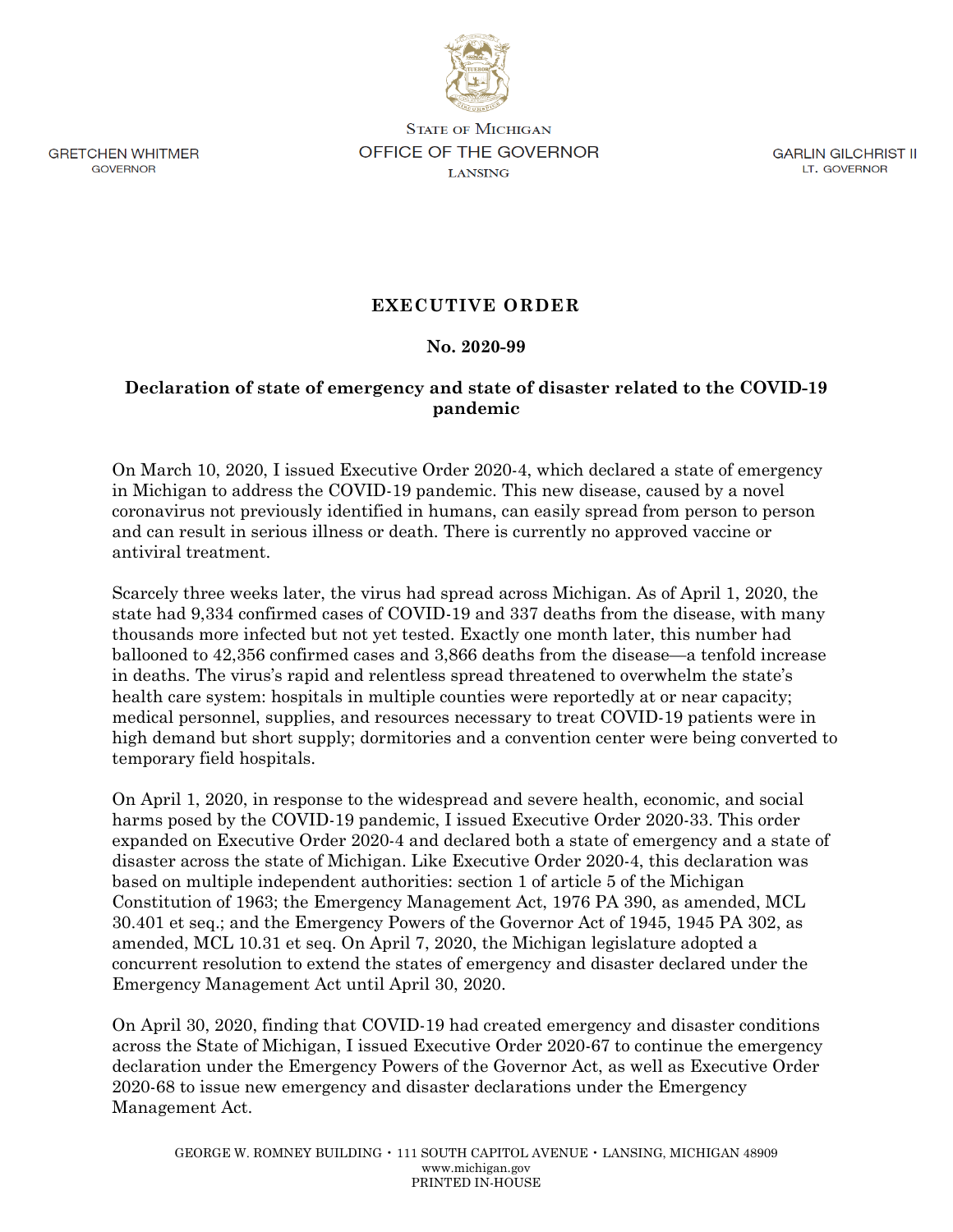Those executive orders have been challenged in *Michigan House of Representatives and Michigan Senate v Whitmer*. On May 21, 2020, the Court of Claims ruled that Executive Order 2020-67 is a valid exercise of authority under the Emergency Powers of the Governor Act but that Executive Order 2020-68 is not a valid exercise of authority under the Emergency Management Act. Both of those rulings are likely to be appealed.

Since I first declared an emergency in response to this pandemic, my administration has taken aggressive measures to fight the spread of COVID-19, prevent the rapid depletion of this state's critical health care resources, and avoid needless deaths. The best way to slow the spread of the virus is for people to stay home and keep their distance from others. To that end, and in keeping with the recommendations of public health experts, I have issued orders restricting access to places of public accommodation and school buildings, limiting gatherings and travel, and requiring workers who are not necessary to sustain or protect life to remain at home. I have also issued orders enhancing the operational capacity and efficiency of health care facilities and operations, allowing health care professionals to practice to the full extent of their training regardless of licensure, and facilitating the delivery of goods, supplies, equipment, and personnel that are needed to combat this pandemic. And I have taken steps to begin building the public health infrastructure in this state that is necessary to contain the infection.

My administration has also moved quickly to mitigate the economic and social harms of this pandemic. Through my orders, we have placed strict rules on businesses to prevent price gouging, put a temporary hold on evictions for families that cannot make their rent, expanded eligibility for unemployment benefits, provided protections to workers who stay home when they or their close contacts are sick, and created a structure through which our schools can continue to provide their students with the highest level of educational opportunities possible under the difficult circumstances now before us.

These statewide measures have been effective, but the need for them—like the unprecedented crisis posed by this global pandemic—is far from over. Though its pace of growth has showed signs of slowing, the virus remains aggressive and persistent: to date, there have been 53,510 confirmed cases of COVID-19 in Michigan, and 5,129 deaths from the disease. There remains no treatment for the virus; it remains easy to transmit, passing from asymptomatic individuals and surviving on surfaces for days; and we still lack adequate means to fully test for it and trace its spread. COVID-19 remains present and pervasive in Michigan, and it stands ready to quickly undo our recent progress in slowing its spread. Indeed, while COVID-19 initially hit southeast Michigan hardest, the disease is now spreading more quickly in other parts of the state. For instance, cases in some counties in western and mid-Michigan are now doubling approximately every 10 days.

Michigan's Safer at Home orders have aimed to reduce the spread of COVID-19 within the state. As summer approaches, Michigan's more rural counties are beginning to see more out-of-town visitors. The residents of these rural counties are among the most vulnerable to COVID-19, with older populations and rates of chronic illness among the highest in the state. Twenty-one of Michigan's eighty-three counties—all rural—have a median age over 50, and nearly 30% of Michigan's rural population is 65 or older. These rural areas tend to be miles away from larger hospitals with the personnel, beds, and equipment to fight this virus.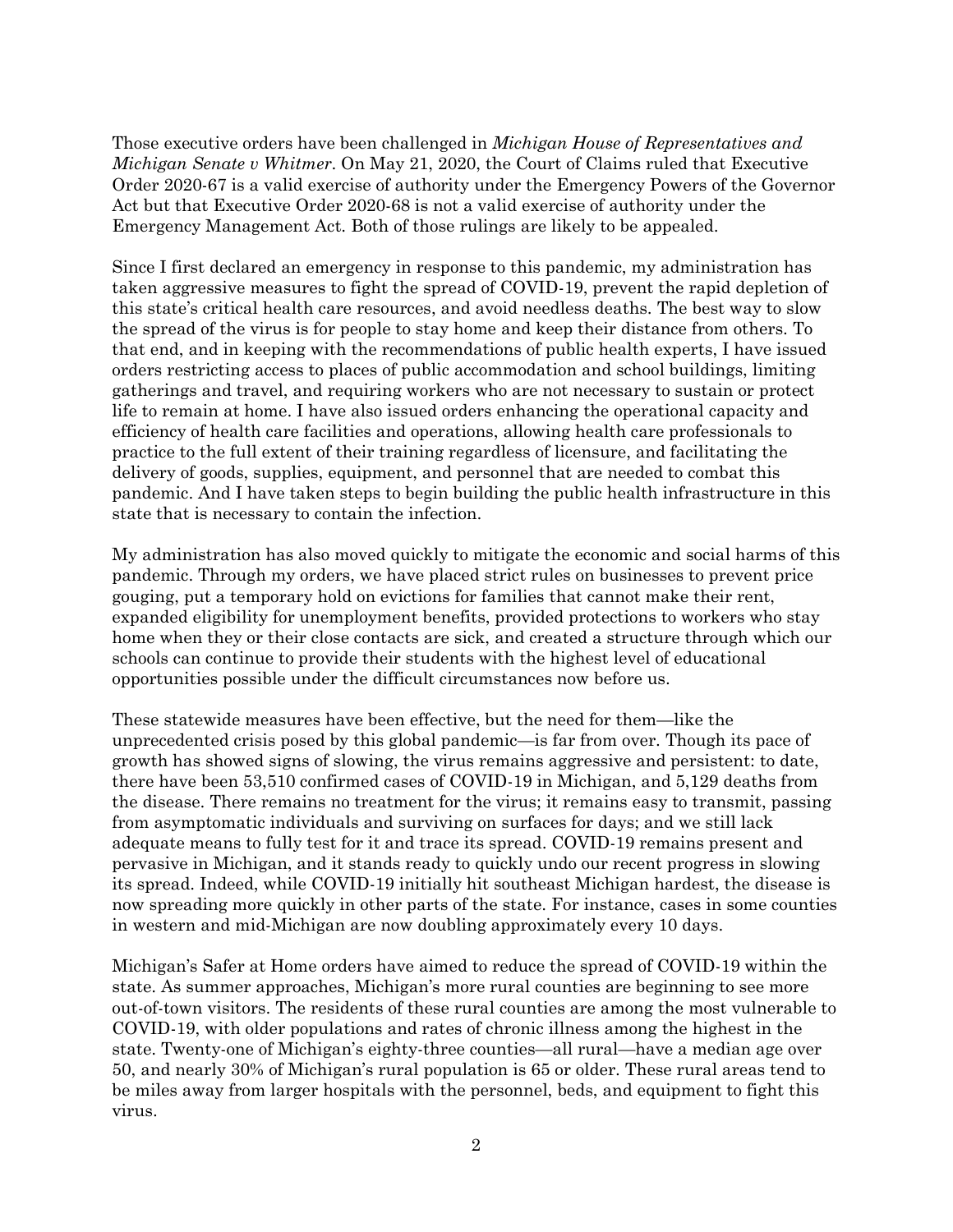The economic and social harms from this pandemic likewise persist. Michigan has experienced an uptick in individuals reaching out to domestic violence hotlines and many shelters across Michigan are already over capacity. Due to the pandemic and the responsive measures necessary to address it, businesses and government agencies have had to quickly and dramatically adjust how they work. Where working from home is not possible, businesses have closed or significantly restricted their normal operations.

The economic damage—already severe—will continue to compound with time. Between March 15 and May 13, Michigan had 1.8 million initial unemployment claims—the fifthhighest nationally, amounting to nearly 36% of the Michigan workforce. During this crisis, Michigan has often processed more unemployment claims in a single day than in the most painful week of the Great Recession, and the state has already reached its highest unemployment rate since the Great Depression (22.7% in April). Between March 15 and May 21, Michigan paid out over \$7 billion in benefits to eligible Michiganders. The Michigan Department of Treasury predicts that this year the state will lose between \$1 and \$3 billion in revenue. As a result, local governments will struggle to provide essential services to their communities and many families in Michigan will struggle to pay their bills or even put food on the table.

So too will the pandemic continue to disrupt our homes and our educational, civic, social, and religious institutions. Transitioning almost overnight to a distance-learning environment has placed strain on educators, students, and parents alike. The closure of museums and theaters limits people's ability to enrich themselves through the arts. And curtailing gatherings has left many seeking new ways to connect with their community during these challenging times.

A second wave of COVID-19 cases continues to pose a deadly threat to the people of this state. As various sectors of Michigan's economy begin to reopen, we must be able to respond nimbly to new data about transmission and health risks of the virus. Over the past months, researchers have discovered that COVID-19 can attack not only the lungs, but also the heart, brain, kidneys, liver, and blood. While older individuals are at higher risk of contracting and dying from COVID-19, studies have shown that the disease may increase the severity of strokes in younger people.

The health, economic, and social harms of the COVID-19 pandemic thus remain widespread and severe, and they continue to constitute a statewide emergency and disaster. While the virus has afflicted some regions of the state more severely than others, the extent of the virus's spread, coupled with its elusiveness and its ease of transmission, render the virus difficult to contain and threaten the entirety of this state. Michigan's fatality rate from COVID-19 remains the highest among neighboring states and sits around three percentage points higher than the national average. The underlying health factors that contribute to the severity of COVID-19 in Michigan remain present, as does the disease.

Although local health departments have some limited capacity to respond to cases as they arise within their jurisdictions, state emergency operations are necessary to bring this pandemic under control in Michigan and to build and maintain infrastructure to stop the spread of COVID-19, trace infections, and quickly direct additional resources to hot-spots as they emerge. State assistance to bolster health care capacity and flexibility also has been, and will continue to be, critical to saving lives, protecting public health and safety, and